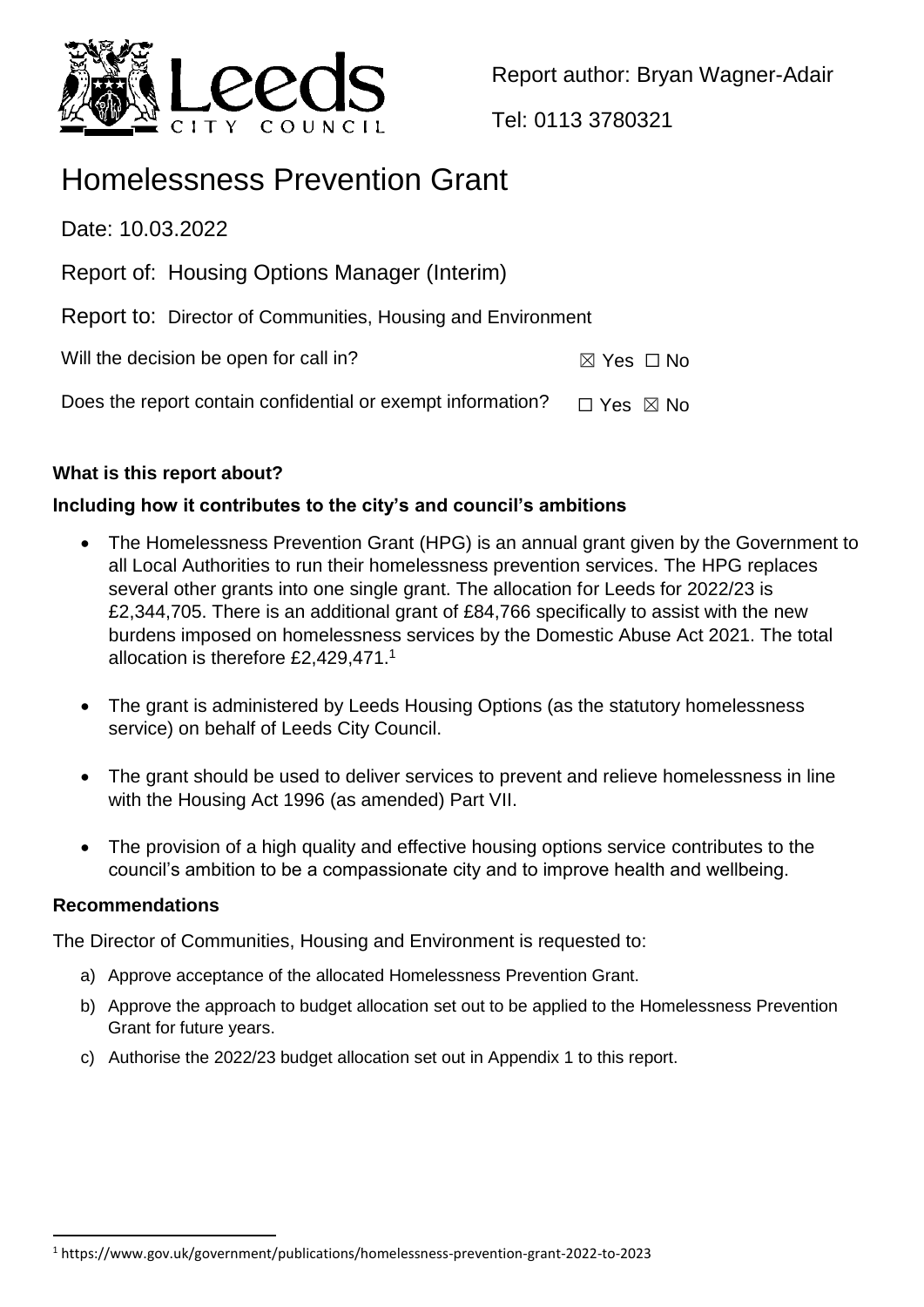#### **Why is the proposal being put forward?**

- 1 The Homelessness Prevention Grant (HPG) is an annual grant given by the Government to all Local Authorities to run their homelessness prevention services. The HPG replaces several other grants into one single grant. The allocation for Leeds for 2022/23 is £2,344,705. This is the same as the allocation in 2021/22. There is an additional grant of £84,766 specifically to assist with the new burdens imposed on homelessness services by the Domestic Abuse Act 2021. The total allocation is therefore £2,429,471.
- 2 The Leeds Housing Options Service is the statutory homelessness service for Leeds. It is the busiest homelessness service in the country as well as being one of the most effective.<sup>2</sup>
- 3 Previous experience has shown that using the HPG to fund a mixture of staff, prevention fund, temporary accommodation costs, and cross-council projects has resulted in effective service provision and high achievement in line with Government KPIs.
- 4 This report therefore seeks approval for proposed budget allocations and spend for 2022/23, as well as endorsement and approval for the continuation of these budget allocations in future years.

#### **What impact will this proposal have?**

| <b>Wards affected:</b>            |     |                |  |
|-----------------------------------|-----|----------------|--|
| Have ward members been consulted? | Yes | $\boxtimes$ No |  |

5 The proposal will enable the effective delivery of a successful housing options service, meeting the needs of some of the most vulnerable citizens of Leeds and contributing directly to better health and wellbeing.

#### Budget Allocation Parameters

6 While the local authority has wide discretion as to how it uses these funds – they must be used for activity relating to the prevention and relief of homelessness and the fulfilment of duties under Part VII of the Housing Act 1996 (as amended). The following allocations fulfil these criteria.

#### *a) Leeds Housing Options Staffing*

The main cost of running the Housing Options Service is staffing. A proportion of the grant will be used towards staffing costs to ensure that the service is able to meet demand.

*b) Prevention Fund*

 $\ddot{\phantom{a}}$ 

The prevention fund is a pot of money that can be used creatively to prevent or relieve homelessness. Housing Advisors have access to this fund to enable them to effect preventions and reliefs that require a financial input. All spending is subject to a 'spend to save' check – ensuring that any prevention fund spend releases a greater saving to the council in another area, usually temporary accommodation costs. The use of the prevention fund has been a key pillar of the successfulness of our prevention approach – with over 88% of cases approaching at the 'threatened with homelessness' stage being successfully prevented – compared the national average of 60%.

*c) Temporary Accommodation Costs*

<sup>2</sup> https://www.gov.uk/government/statistical-data-sets/live-tables-on-homelessness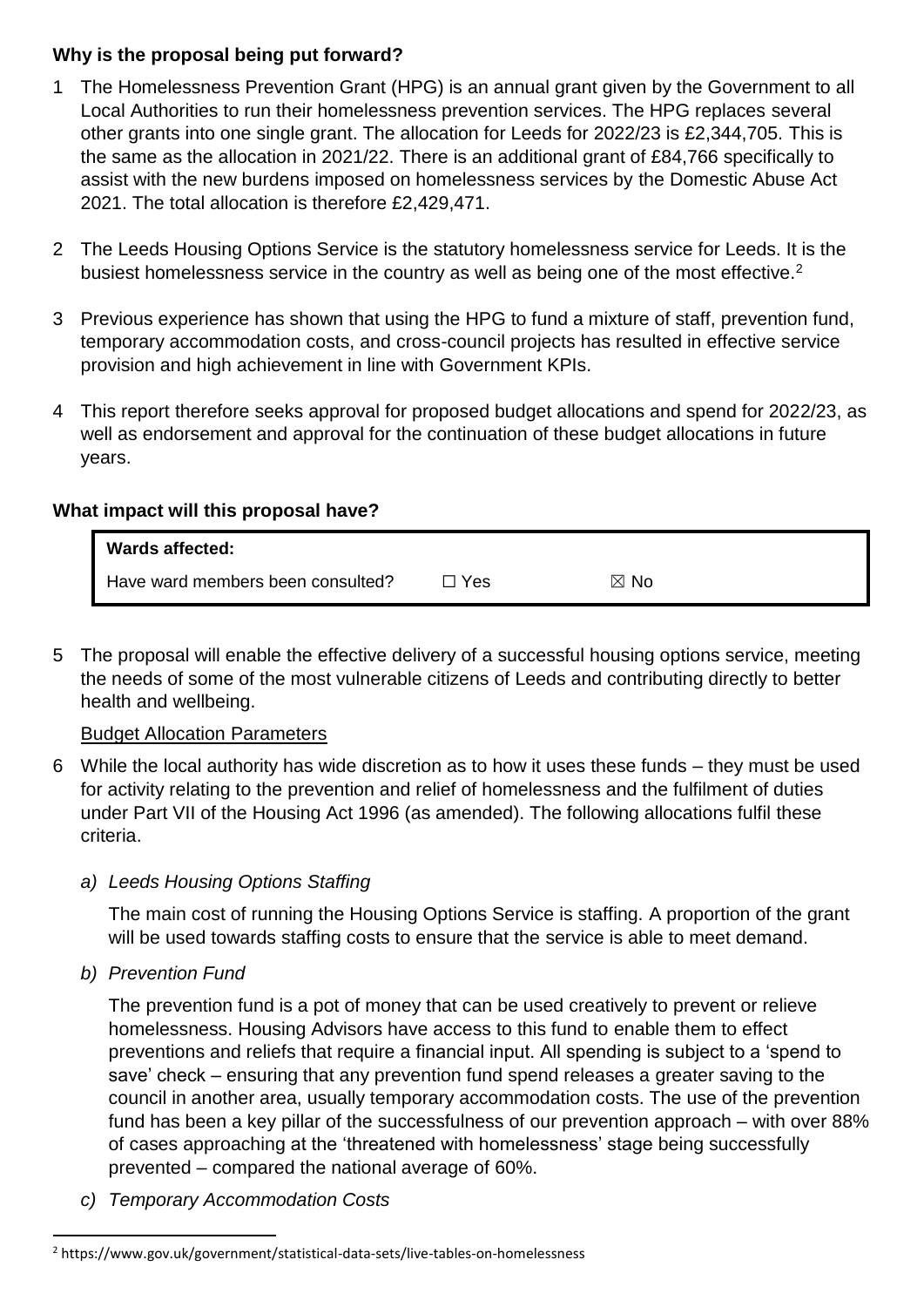There is a legal obligation for the local authority to ensure an adequate provision of temporary accommodation to meet its statutory duties under s.188(1), s.190(2), s.199(A)(2) and s.200(1). Alongside formal commissioned temporary accommodation, the service needs the flexibility to spot purchase flexible accommodation (such as B&Bs) to meet demand.

*d) Contingency*

A small reserve is necessary to ensure that unforeseen costs can be met.

- 7 In addition, the Council makes a range of budget allocations in respect of schemes and services designed to assist in the prevention and relief of homelessness as follows:
	- *a) Street Outreach*

£72k is allocated to Change Grow Live for their Street Outreach Team, the Council's commissioned rough sleeping service. This money is to facilitate extra outreach support/shifts

## **What consultation and engagement has taken place?**

8 No consultation has been carried out in relation to the setting of the HPG budget.

#### **What are the resource implications?**

9 The proper allocation of the HPG will ensure that the service is able to run effectively which in turn means that numbers of households placed into temporary accommodation are low. This has a direct impact on the council's financial position as temporary accommodation is expensive and a rise in TA would result in a budget pressure, potentially in the tens of millions.

#### **What are the legal implications?**

- 10 The budget allocations in this report will enable the Council to meet its statutory duties arising from Part VII of the Housing Act 1996 (as amended).
- 11 While the local authority has wide discretion as to how it uses these funds they must be used for activity relating to the prevention and relief of homelessness and the fulfilment of duties under Part VII of the Housing Act 1996 (as amended). The allocations in this report fulfil these criteria.

#### **What are the key risks and how are they being managed?**

12 The proposals set out in this report will enable the Council to fulfil its legal duties relating to the Housing Act 1996 (as amended) Part VII. The Housing Options Service has significant experience in delivering a homelessness service and will ensure that the budget is effectively managed and that key outcomes are achieved.

#### **Does this proposal support the council's three Key Pillars?**

☐ Inclusive Growth ☒ Health and Wellbeing ☐ Climate Emergency

13 The proposal will enable the effective delivery of a successful housing options service, meeting the needs of some of the most vulnerable citizens of Leeds and contributing directly to better health and wellbeing.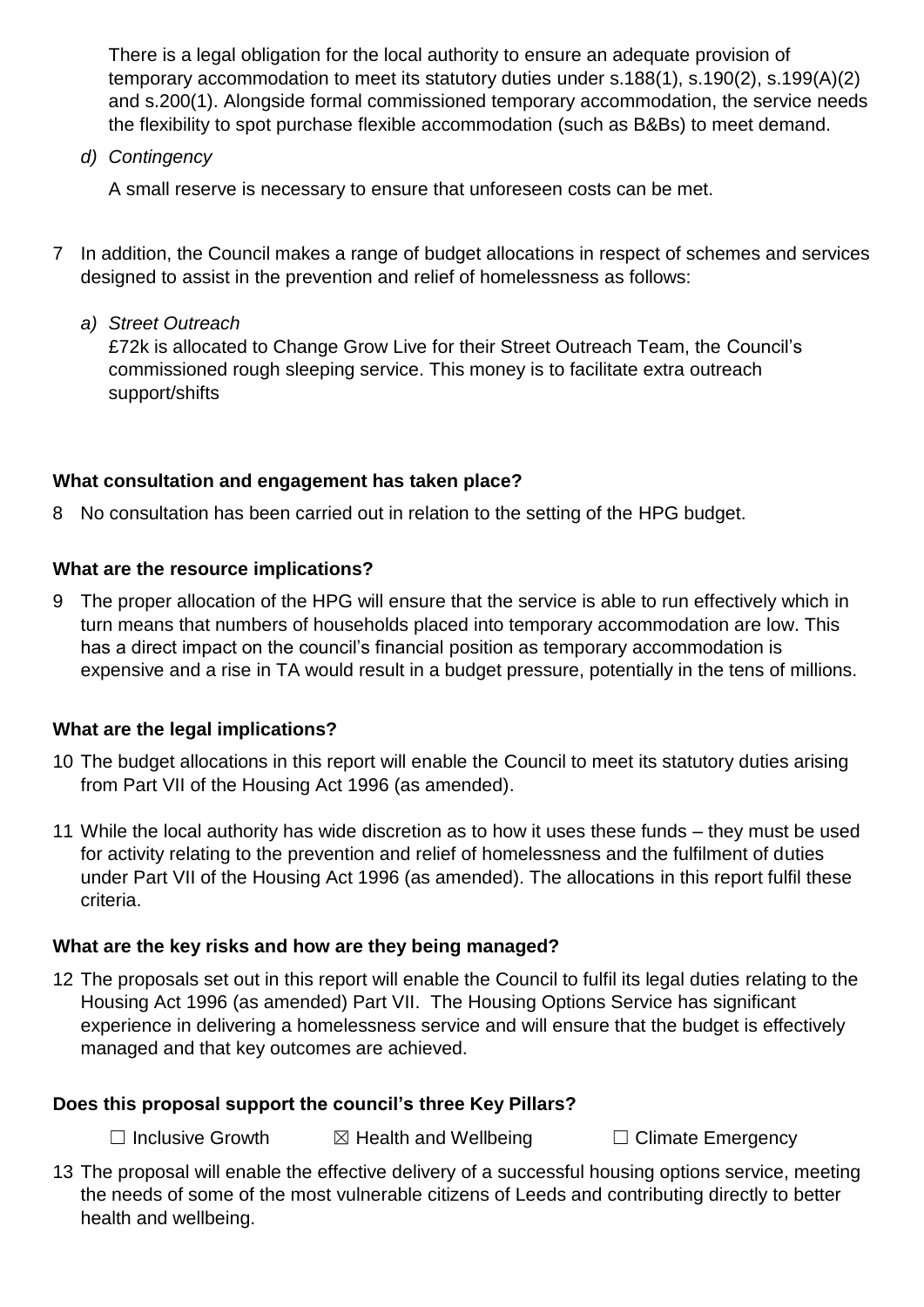# **Options, timescales and measuring success**

#### **What other options were considered?**

14 No other applicable options.

#### **How will success be measured?**

- 15 The HPG will be monitored closely to ensure budget provision meets service demand and all proposed spend is in line with the service objectives.
- 16 The service measures its success by low numbers in temporary accommodation, high rates of successful prevention and a higher rate of initial assessment as prevention as opposed to relief.

#### **What is the timetable for implementation?**

17 To be actioned in the relevant financial year.

#### **Appendices**

18 Appendix 1 – HPG allocations 2022/23.

#### **Background papers**

19 None.